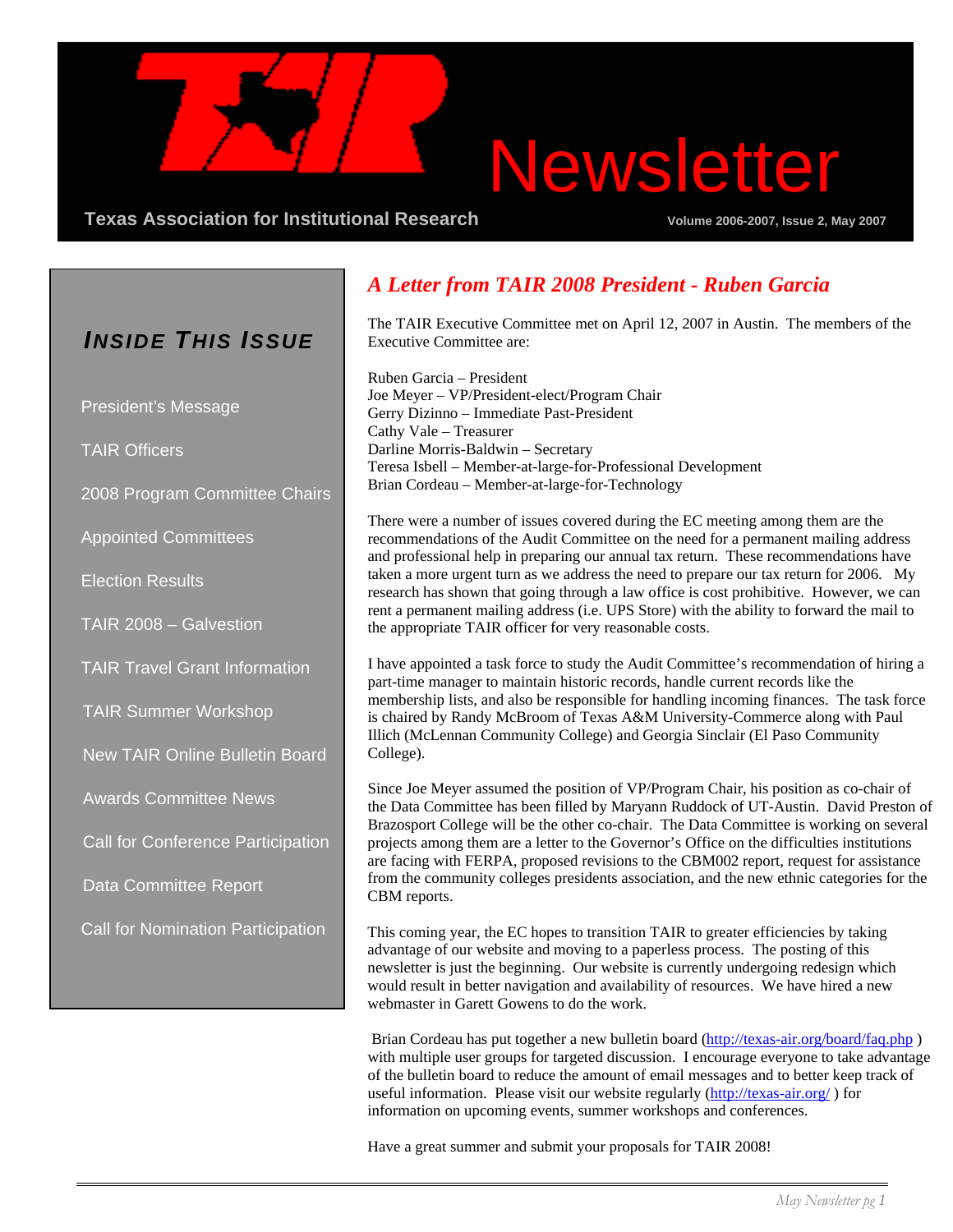#### **TAIR Officers and Editor**

#### **President**

**Ruben Garcia** Texas Workforce Commission Austin, Texas (512) 491-4965 ruben.garcia@cdr.state.tx.us

#### **Vice President**

**Joseph M. Meyer** Texas State Univ.- San Marcos San Marcos, Texas (512) 245-2386 joe.meyer@txstate.edu

#### **Secretary**

**Darline Morris-Baldwin** Texas State Technical College-Waco Waco, Texas (254) 867-3063 darline.morris@tstc.edu

#### **Treasurer**

**Cathy C. Vale**  University of TX – Pan American Edinburg, Texas (956) 361-7175 cvale@utpa.edu

#### **Members-at-Large**

**Brian Cordeau - Technology**  University of TX - San Antonio San Antonio, Texas (210) 458-4705 Brian.Cordeau@utsa.edu

**Teresa Isbell – Professional Dev.**  North Lake College Irving, Texas (972) 273-3392 tisbell@dcccd.edu

#### **Immediate Past President**

**Gerry Dizinno, Ph.D.**  University of TX - San Antonio San Antonio, Texas (979) 458-4706 Gerry.Dizinno@utsa.edu

#### **Newsletter Editor**

**Carol LaRue**  Southwest Texas Junior College Uvalde, Texas (830) 591-7324 clarue@swtjc.cc.tx.us

### **TAIR 2008 Program Committee Chairs**

| Program Chair Joseph Meyer, TXState-San Marcos              |
|-------------------------------------------------------------|
| Concurrent Sessions Vickie West, Texas Tech Univ.           |
|                                                             |
|                                                             |
| General Sessions  Soon Merz, Austin Community College       |
| Local Arrangements Marilyn Greer, UT-M.D. Anderson          |
| <i>Program Brochure </i> Susan Thompson, TXState-San Marcos |
|                                                             |
|                                                             |
|                                                             |
|                                                             |
| Workshops Teresa Isbell, North Lake College                 |
| Technology  Brian Cordeau, UT San Antonio                   |

### **Appointed Committees**

#### **TAIR Data Committee:**

David Preston -Brazosport College, Co-Chair Maryann Ruddock – UT-Austin, Co-Chair **Public 4-Year:** Cindy Dutschke-Texas A&M, Allen Clark-UNT, Larry Redlinger-UT Dallas **Public 2-Year:** Karen Laljiani-El Centro College, Vekda Villareal-Alamo Community College District, Tom Martin-Collin County Community College District, Darline Morris, TSTC **Private 4-Year:** John Kalb-Southern Methodist, Leona Urbish-Rice, Kathleen Morley-Baylor

### **Professional Development Committee:**

Teresa Isbell-North Lake College, Chair Committee to be appointed by the President and the committee chair

### **Awards Committee:**

Gerry Dizinno-U.T. San Antonio, Chair Debbie Plyer – Grayson County College, Jacque Gillispie – South Texas College, Susan Moreno – University of Houston, Paul Orser –Texas A&M University-CC

#### **Taskforce to Study Audit Committee Recommendations:**

Randy McBroom – Texas A&M University –Commerce, Paul Illich – McLennan Community College, Georgia Sinclair – El Paso Community College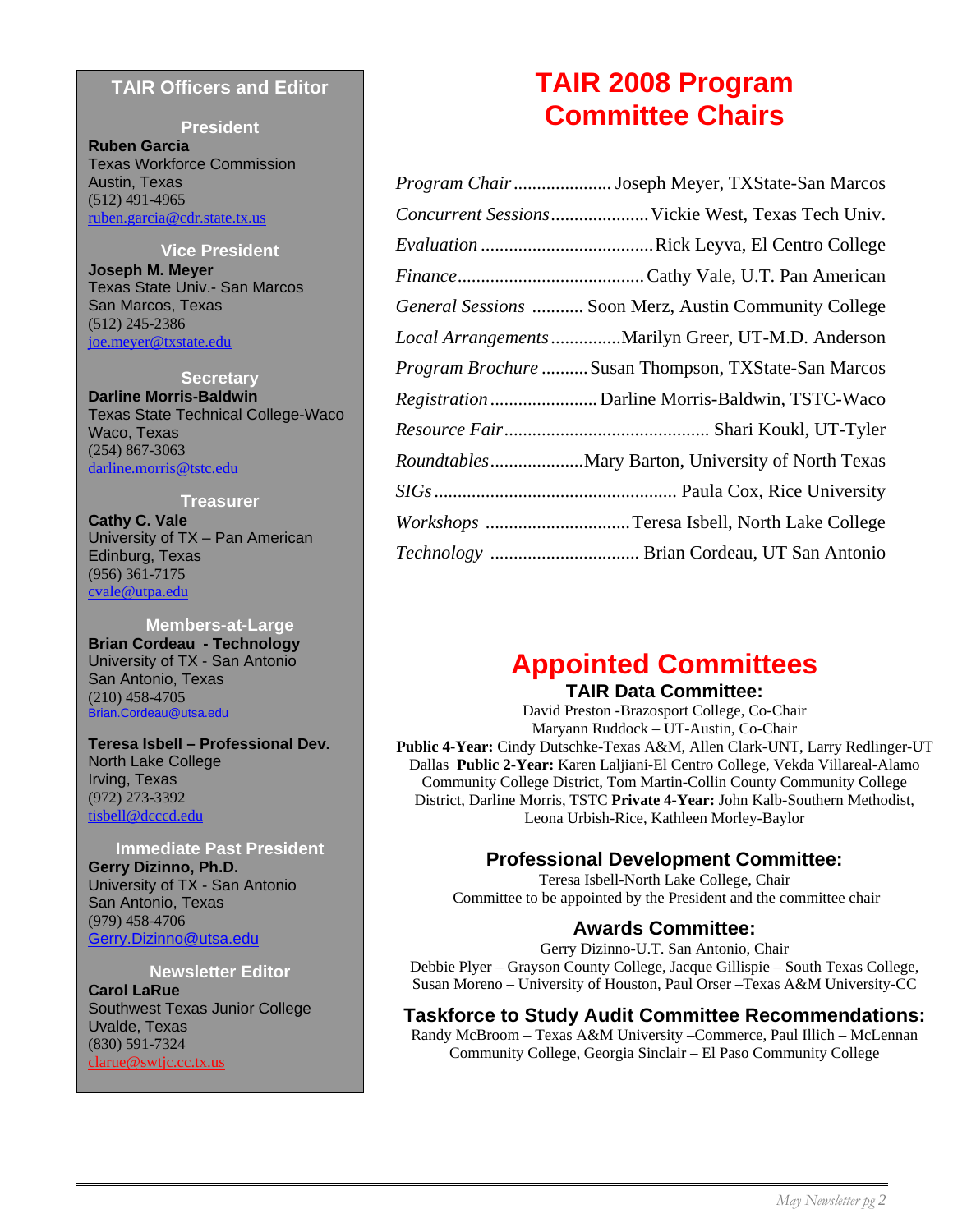**Voting was conducted during the annual conference in February. President Ruben Garcia announced the following election results at the annual business meeting.** 

#### **Vice President/President Elect**

 **Joseph Meyer, TX State Univ – San Marcos** 



**Treasurer Cathy Vale, UT – Pan American** 





**Members-At-Large Technology (2 yr term) Brian Cordeau, U.T. San Antonio** 

#### **Nominating Committee**

**Rose Austin, New Banica Frampton,<br>
Kingwood College St. Edward's Univ** 



**James Dilling, Susan Griffith Legislative Budget Board COVER America** 





**St. Edward's University** 



### **Election Results …And Other TAIR Officers**

**President, Ruben Garcia Texas Workforce Commission – Austin** 





 **Secretary, Darline Morris-Baldwin Texas State Technical College – Waco** 



**Professional Development, (1 yr term) Teresa Isbell Northlake College** 

### **Appointments**

 **Electronic List Manager – David Preston Historian – Marilyn Greer Liaison to Air – Ruben Garcia Newsletter Editor – Carol LaRue Webmaster – Garett Gowens**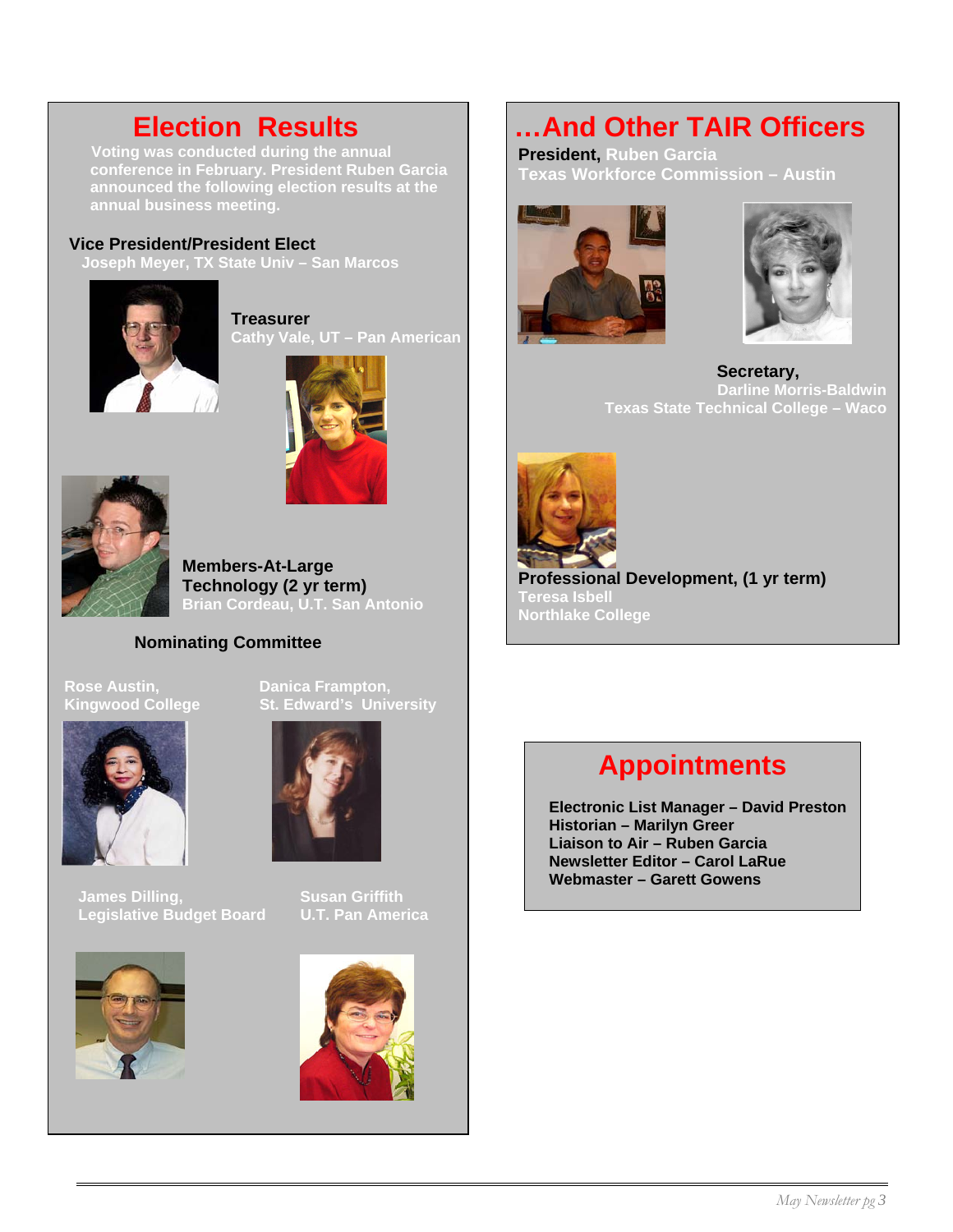| 29 <sup>th</sup> Annual Conference<br><b>Attendees</b> |                                                                                  |
|--------------------------------------------------------|----------------------------------------------------------------------------------|
| 2-year public<br>4-year public<br><b>Other</b>         | 75<br>2-year proprietary<br>$\boldsymbol{A}$<br>76<br>4-year private<br>21<br>14 |

**Total 190** 



 **Demonstrating new skills learned at TAIR 2007 Conference – South Padre Island** 

### **2007 Awards**

*Best Electronic Fact Book:* University of North Texas

*Best Printed Fact Book:* 

Del Mar College

*Best Paper:* 

Trish Norman - UT System Roy Mathew – UT El Paso *Leaks in the Educational Pipeline* 

### *TAIR 2007 Evaluation*

Thanks to all the TAIR members who participated in the 2007 conference on South Padre Island. Despite the challenges with the construction in our conference hotel, the overall results were good.

Over half of this year's attendees responded to the evaluation and results show that we had a successful conference in terms of workshops, presentations, vendor participation and special events.

Satisfaction with the special event increased 32%, even though it was moved indoors. The high marks of course were the result of our extremely talented TAIR hula dancers shown in the picture above.

The Meet Munch and Mingle received high marks as well up by 36% from last year. Satisfaction with registration and website conference information remained very high. Satisfaction with pre-conference workshops was pretty consistent with last year, remaining high.

One notable statistic this year that cannot be ignored is the record number of vendors who sponsored an event. TAIR is grateful to their generous contributions.

Special thanks go to Learning Curves Education Network for making the evaluation process easier by setting up the online conference evaluation. We appreciated your responses and they will be of great value as the planning committee prepares for TAIR 2008 in Galveston.

### *TAIR 2008 Conference Theme*

*Congratulations to Brian Cordeau for submitting the winning TAIR Conference Theme of "Netting Knowledge in the Gulf of Information". Brian's theme was selected as the top choice by the TAIR Program Committee. For his creativity, Brian will receive a VIP Pass that will give him and a guest free admission to many of the tourist attractions in Galveston.* 

*Thanks, Brian!!!*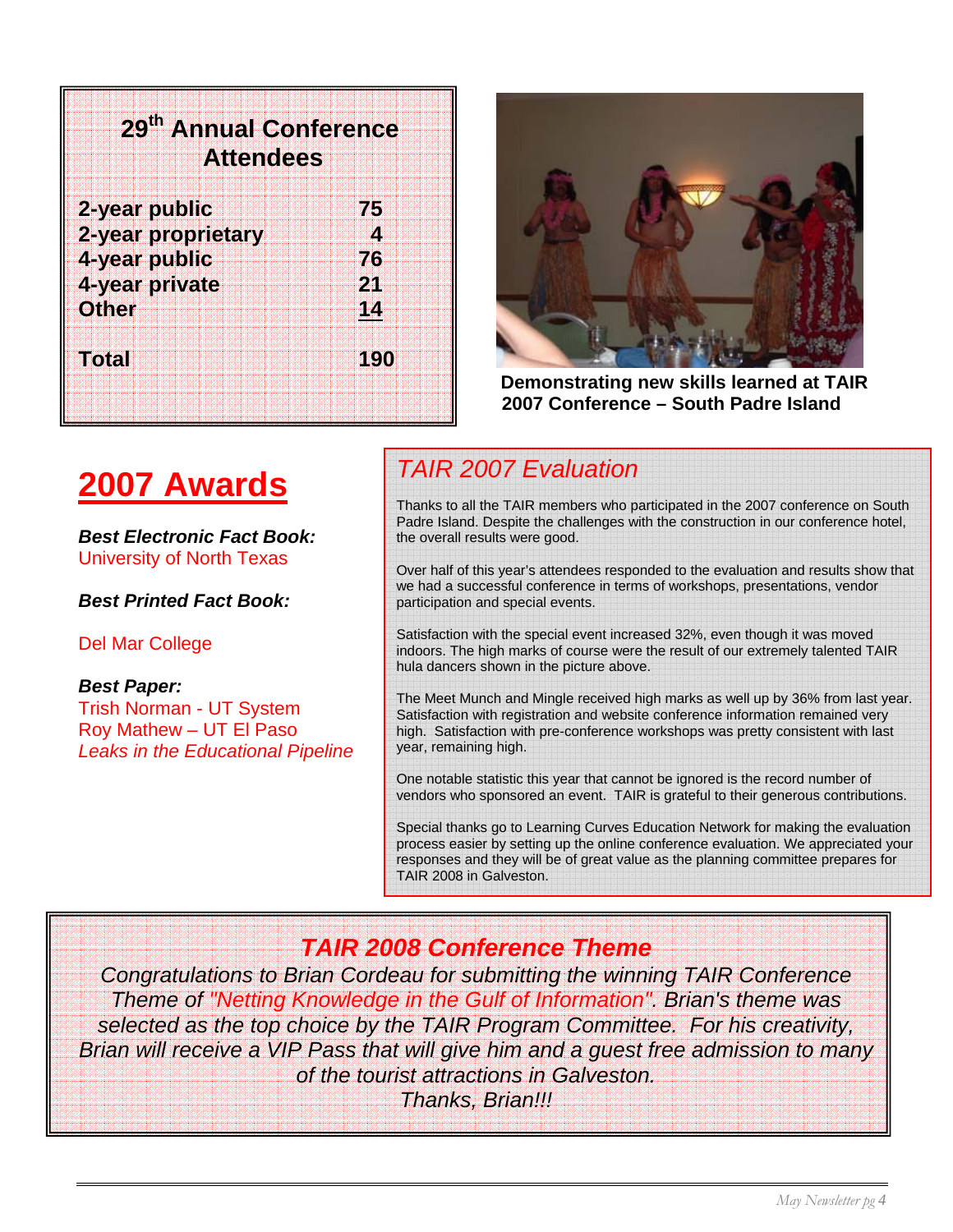### *A Letter from your Vice President Joseph Meyer*

A few of our TAIR members spent a part of their week in Galveston to visit Moody Gardens (see http://www.moodygardens.com/) and begin making the local arrangements for the 2008 TAIR Conference. Ruben Garcia, President of TAIR and Joe Meyer, Vice President & Program Chair drove to Galveston on Wednesday, April 25 and took a walking tour of the beautiful hotel and conference facilities that afternoon. In addition to spacious and plentiful meeting rooms, they saw beautiful views of the Galveston skyline and were shown the following perks at the hotel: A business center with free internet access, photocopying, and printing from six computer terminals; a large workout room with modern exercise equipment; a full-service spa; two nice dining facilities; indoor and outdoor pools; a hot tub; and discounted \$35 five-day passes to all of the Moody Gardens attractions that are just a short walk from the hotel.

After their afternoon tour of the hotel and conference meeting rooms, Ruben and Joe took in an IMAX movie at the Moody Garden's theatre and enjoyed a relaxing fish dinner at "The Spot" on the Galveston seawall. To see what patrons are doing at The Spot right now, take a look through their live webcam at http://www.thespotgalveston.com/webcam.html. Highly recommended by the hotel concierge, this fresh fish and cold beer hangout is only a short drive from the Moody Gardens Hotel.

The next morning Ruben and Joe were joined by Marilyn Greer, past president of TAIR and the Local Arrangemen<br>for TAIR 2008 in Galveston. Moody Gardens Hotel treated them to breakfast and a review of the 2008 TAIR Hotel The next morning Ruben and Joe were joined by Marilyn Greer, past president of TAIR and the Local Arrangements Chair Contract. From there the three visited pre-conference workshop facilities that are being provided by the University of Texas Medical Branch at Galveston. Jay Howell, Assistant Director in the UTMB Office of Institutional Analysis, has arranged for TAIR members to use two rooms that seat 30-60 people and are equipped with a presenter's workstation and LCD projector. He also reserved a hands-on training room with 60 computer workstations.

Ruben, Marilyn, and Joe lunched at Fisherman's Wharf (see http://www.galveston.com/fishermanswharf/) on Thursday afternoon and viewed their banquet facilities on the bay. This may be the TAIR Special Event venue. It is located at the end of the route for the "Fat Tuesday" parade that will take place on the second evening of the 2008 TAIR Conference. This would let TAIR members participate in the Mardi Gras festivities, reportedly a tamer version of the famous New Orleans event, and then walk a very short distance to dinner. They also visited with the Galveston Island Convention & Visitors Bureau and received promises of assistance from them before heading home that afternoon.

Marilyn, Ruben, and Joe had a great time in Galveston and they are excited about the opportunity for TAIR members to have an excellent conference, enjoy the sights, and stay in a beautiful hotel. Make plans to be in Galveston from February 5th through 7th at the Moody Gardens Hotel for the 2008 TAIR Conference. Arrive on February 3rd or 4th for preconference workshops. Better yet, take advantage of the local attractions and arrive up to three days early or stay up to three days past the conference. Be prepared to collect your Mardi Gras beads, enjoy the local tourist attractions, and overeat the great food!

Best regards,

Joe Meyer TAIR 2008 Program Chair

## **TAIR Travel Grants**

**TAIR wants to be sure that funding is not the reason that you or your staff will miss TAIR 2008 and will be awarding eight travel grants at \$250 each to help cover expenses. Travel grants are available to both active members and those becoming new members in 2008. http://www.texas-air.org/Tair/DOCS/Travel\_Grants.htm**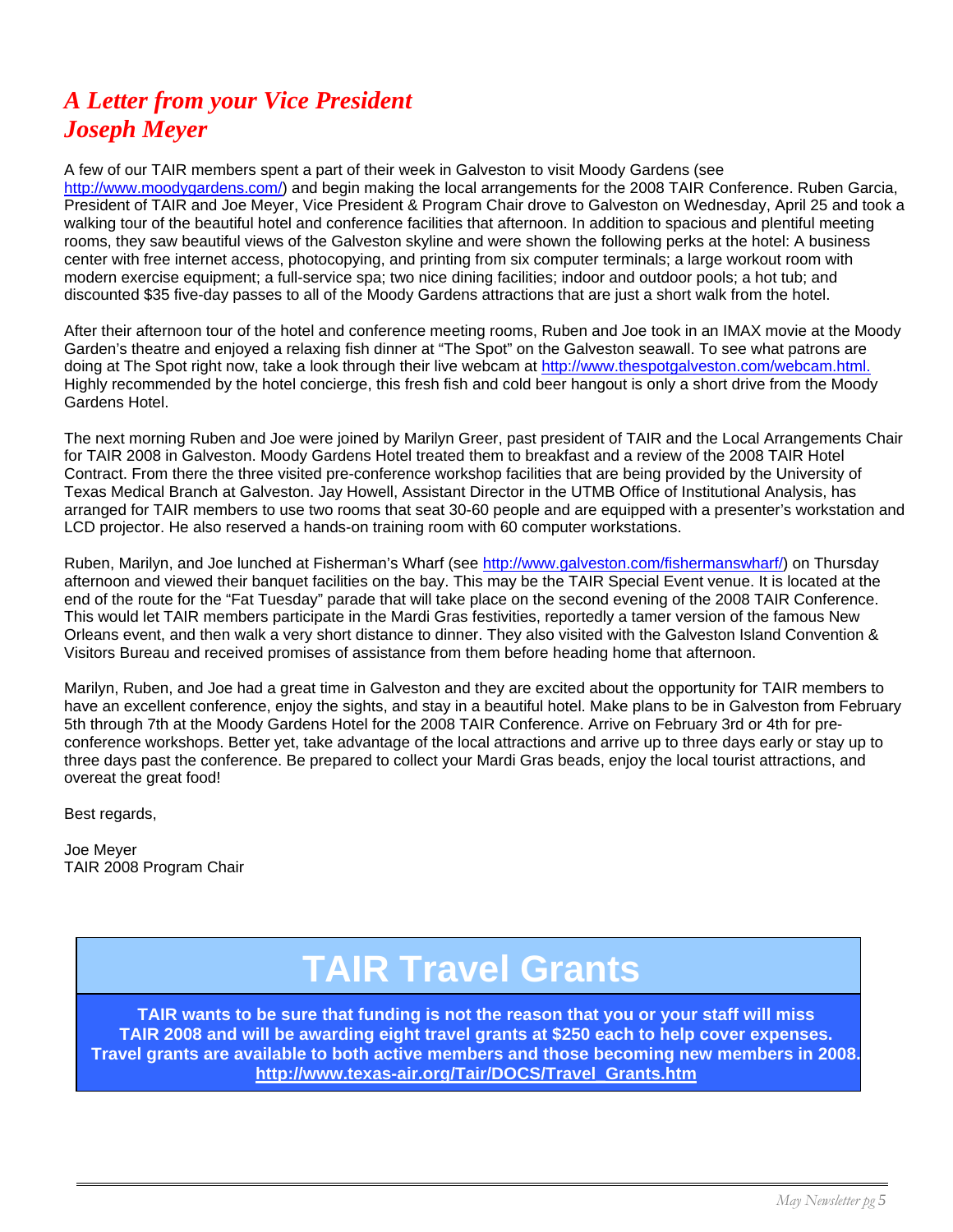

### **Student Learning Outcomes Assessment: A Primer for IR Offices**

Do not miss this opportunity:

The TAIR Professional Development Committee brings you a Summer Workshop on June 21, 2007, hosted by the University of North Texas. (A block of rooms have been reserved at the new Holiday Inn in Denton Texas if you require lodging for the night.) Hotel and other information can be found by following this link.

This TAIR Summer Workshop will bring to you two seasoned professionals who are experts in the field of writing and assessing Student Learning Outcomes.

Participants should go back to their colleges with a "toolbox" of resources to help faculty at their institutions in constructing and measuring student learning outcomes.

#### **Morning Session**

Dr. Sharon Pate has been an educator for more than 28 years. Her passion for helping others learn has guided her in several directions. From elementary education and special education, to college and university teaching, advising and counseling, Dr. Pate engages new challenges with zeal. Dr. Pate has served on the board of CASP (College Academic Support Programs, as newsletter editor and is currently the Past President of TxCRLA, (Texas College Reading and Learning Association). She has presented research and best practices on academic coaching, tutor training, adult reading strategies, cognitive strategy training, and learning disabilities at several national, local and state conferences.

Most recently, Dr. Pate has been engaged in research, training and practice in the area of assessment for the improvement of student learning. She currently works as Director of Learning Outcomes Assessment at Central Texas College and has also been the Director of Texas Assessing Student Learning (TASL), a Perkins grant.

#### **Afternoon Session**

The afternoon speaker is Dr. Ron Carriveau . His topic will be the development and validation of outcome based assessments, including the measurement of higher level cognitive skills. Ron earned his Ph.D. in Educational Psychology, Measurement and Methodology from the University of Arizona. He has extensive experience in assessment development as a consultant, test publisher, director for testing and evaluation at the state and district level, state deputy associate superintendent for standards and assessment, and assessment development manager for Harcourt Assessment, Inc. Currently he is the Assessment and Measurement Specialist for the UNT Center for Teaching Learning and Assessment.

Register by June 12th for the best rate.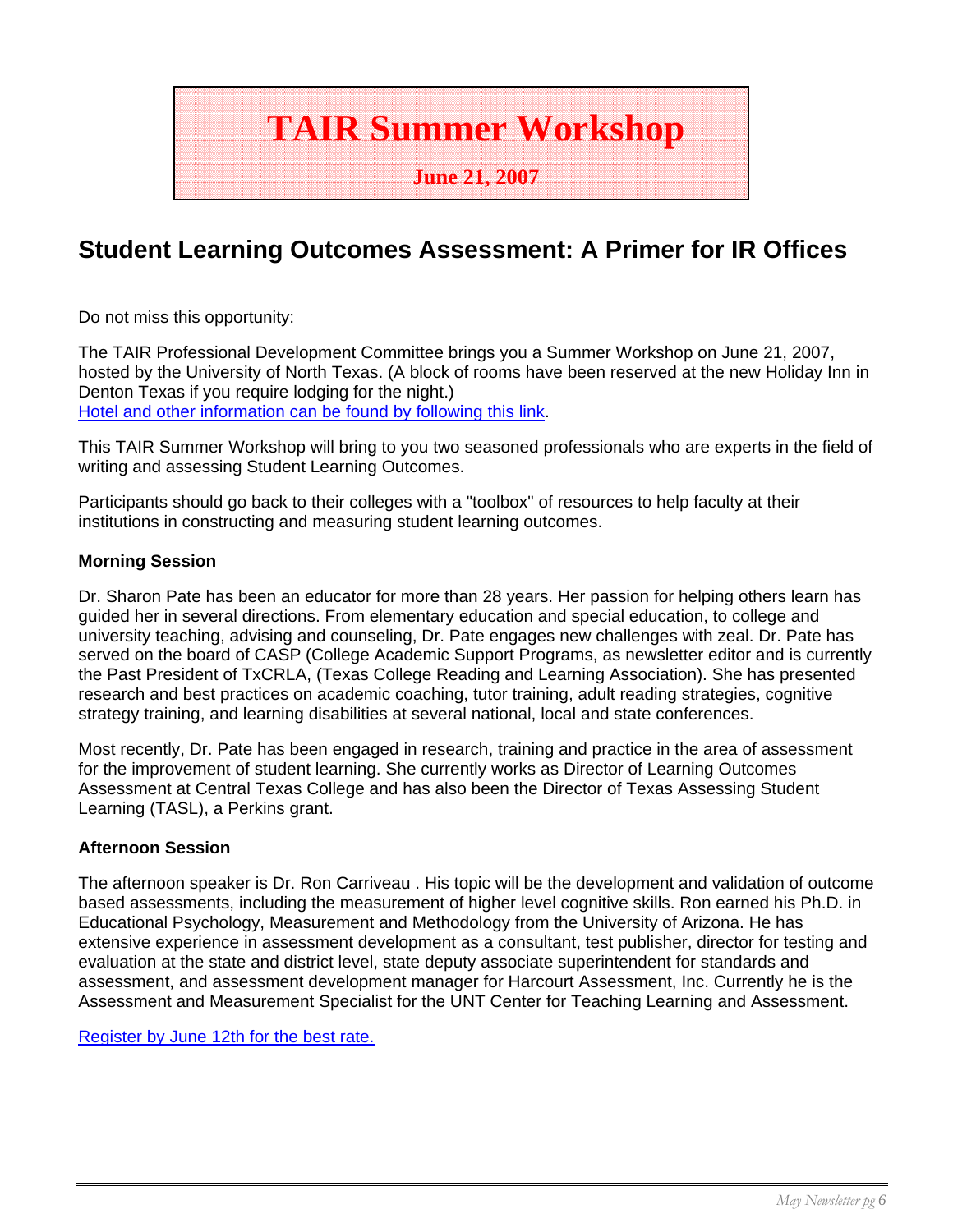### The New TAIR Online Bulletin Board

We have released a new feature for the TAIR website that we hope will allow for more interactive communications between our members. The TAIR Bulletin Board at http://www.texas-air.org/board/ is a feature where members can post questions, start discussions, and work with other members in an interactive setting.

To become a member of the Bulletin Board all that is needed is for you to click the "Register" button in the upper right hand corner of the Bulletin Board page. Registering will allow you to choose a username for the board, choose your username carefully because this cannot be updated once it has been chosen. This username will be your logon for the Board which will allow you to post, reply, and send messages to other members of the Board. After registering for the Board, I will need to activate your account which takes about 24 hours or less and then you will be able to participate in the discussions on the Board. Note that you will not receive an email after I have activated your account; however this is usually done in less than 24 hours. While you are waiting you can update your profile with your email address, location, and other settings you would like to adjust.

After your account has been activated you can visit the Bulletin Board and click the Log In button; this will allow you to actively participate in the discussions. There are many different categories on the discussion board such as "TAIR Conference Stories", "Higher Education Trends", "Software Questions", and many others. I have also set up a section for Website Comments and Bulletin Board Comments for your feedback on the website and the Bulletin Board. This tool is a great way to get questions out into a public arena for multiple responses from our members.

The TAIR Bulletin Board should serve as a great tool for all members, but remember it takes active participation from our TAIR folks to make it successful. If you have any questions about the Bulletin Board please email me @ brian.cordeau@utsa.edu.

Thank you for your time, Brian Cordeau Member At Large – Technology

### **TAIR-L Listserv**

 All current members can post information directly to the listserv. Send your email directly to:

tair-l@listserv.brazosport.cc.tx.us

 If you need to subscribe or unsubscribe from the list, send your request to David Preston at David.Preston@brazosport.edu

### **Awards Committee News:**

The TAIR Awards Committee has recently been formed for this year, consisting of Gerry Dizinno, Past President and Chair, UTSA; Debbie Plyler, Grayson College; Jacquelin Gillispie, South Texas College; Susan Moreno, University of Houston; and Paul Orser, Texas A&M- Corpus Christi. The committee is charged with suggesting possible recipients for the TAIR Outstanding Service Award and for selecting the Best Presentation from the upcoming TAIR conference. We will be sending out a call for nominations for the Outstanding Service Award late this summer or early in the fall. You don't have to wait that long to suggest a possible recipient, though, and you can send suggestions to Gerry Dizinno (gerry.dizinno@utsa.edu) at your convenience. For your information, here are the requirements for TAIR Outstanding Service Award:

The TAIR Outstanding Service Award will be given to a member who has made a significant contribution to TAIR over an extended period of time. A nominee for the Outstanding Service Award must have been a TAIR member for at least five years and not a member of, nor a candidate for, the Executive Committee during the year nominated. In addition, the Nominee must meet at least three of the four general criteria:

(a) has been a member of the TAIR Executive Committee or a chair of a conference or presidential appointed committee;

(b) contributed in some other specific and significant way which has advanced the professionalization of TAIR.

(c) has made a professional contribution to TAIR by being actively involved in the following:

(i) presented contributed papers to the TAIR conference;

(ii) organized, offered, or acted as a primary participant in workshops or panels at the TAIR conference.

The TAIR Best Presentation Award will be given shortly after the TAIR conference and the winner(s) receive reimbursement of the general registration fee for the AIR Forum as well as having their presentation automatically accepted at the AIR Forum. So, keep that in mind as you prepare to submit your proposals for TAIR 2008!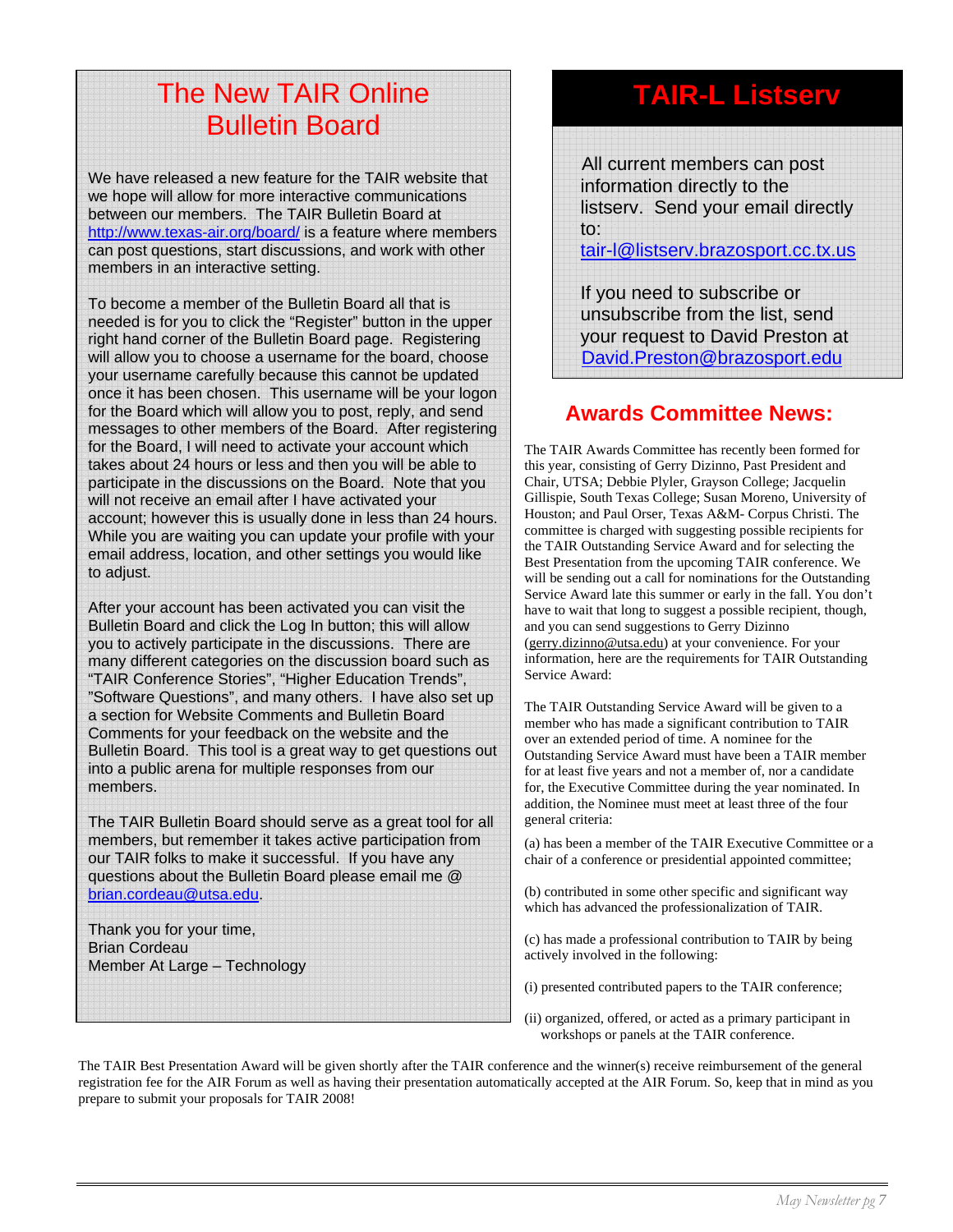### **TAIR 2008 Conference Call for Participation**

**The theme of the 2008 TAIR Conference is** 

*"Netting Knowledge in the Gulf of Information"* 

TAIR Colleagues and Others:

On behalf of the Texas Association for Institutional Research (TAIR), I am pleased to announce the Call for Participation for the 30<sup>th</sup> Annual TAIR Conference to be held in Galveston, Texas from February  $4<sup>th</sup>$  through  $7<sup>th</sup>$ , 2008. The theme this year is "Netting Knowledge in the Gulf of Information". Please submit your proposals at the link, below:

#### http://www.texasair.org/Tair/Conference/Tair2008/call4part.php

We encourage any institutional researchers, people in related professions, graduate students, and others with an interest in institutional research to submit proposals. TAIR travel grants are available to those whose proposals are accepted but who need assistance with their travel expenses. More information about the TAIR organization can be found at our website: www.texasair.org

You surely won't want to miss the spectacular hotel & conference facilities or the exciting tourist sites at www.moodygardens.com in Galveston. Put together an abstract describing the innovative things you are doing in your office and share that knowledge with your colleagues in a roundtable, concurrent session, or workshop presentation. Remember that Best Paper earns up to two paid registrations to the national AIR Forum!

Best regards,

Joseph Meyer, Chair

TAIR Program Committee

#### **DEADLINE FOR SUBMITTING ALL PROPOSALS: July 16, 2007**

### *Report of the TAIR Data Committee*

Last year the TAIR Data Committee worked hard for the Association. The chairs for the Committee were Joe Meyer and David Preston. Meeting three times, an item that took a lot of the Committee's time (at least it seemed like it!) was to determine a feedback report's content that would be placed into the THECB Accountability System. Legislation requiring four-year institutions report progress of community college transfer students back to the community colleges, and community colleges report back to the high schools some information on the progress of those students, was the impetus for the Data Committee to recommend how this should be done. The Data Committee also wanted data from the THECB which they already collect be used to fulfill the requirements of the legislation. The discussion was completed with an agreement on the items to include in those reports, how the data should be disaggregated, and the format of the report.

There were other items that were discussed and the following are the more salient ones:

- 1. Discussion of a common data dictionary for Texas Institutional Researchers; however, since there were already so many definitions that another way of referencing that information should be developed.
- 2. Discussion of the TSI report (CBM002) and ways to make it more understandable. This item was carried over to this year.
- 3. An attempt to have the current CB interpretation of FERPA revised so that more data would become available to researchers. (A letter will be sent to the Governor's Office to request reconsideration and reasons for its change.)

Thanks to Maryann Ruddock for agreeing to take Joe's place as co-chair for the upcoming year (Joe is Program Chair for the 2008 Conference and President-elect now – what a trade!). A very active participant in TAIR for a long time, she will lend her valuable experiences and abilities to the Data Committee for the upcoming year.

The past year's membership also included: Leona Urbish, Gabriela Borcomon, Darline Morris, Velda Villarreal, Kathleen Morley, Tom Martin, Karen Lalijiani, John Kalb, Cindy Dutschke, Allen Clark, and Lawrence Redlinger.

The Data Committee will be meeting this summer. If you any items that you would like for the Committee to discuss, please email them to either of the Co-chairs, David Preston at David.Preston@brazosport.edu or Maryann Ruddock at ruddock@mail.utexas.edu.